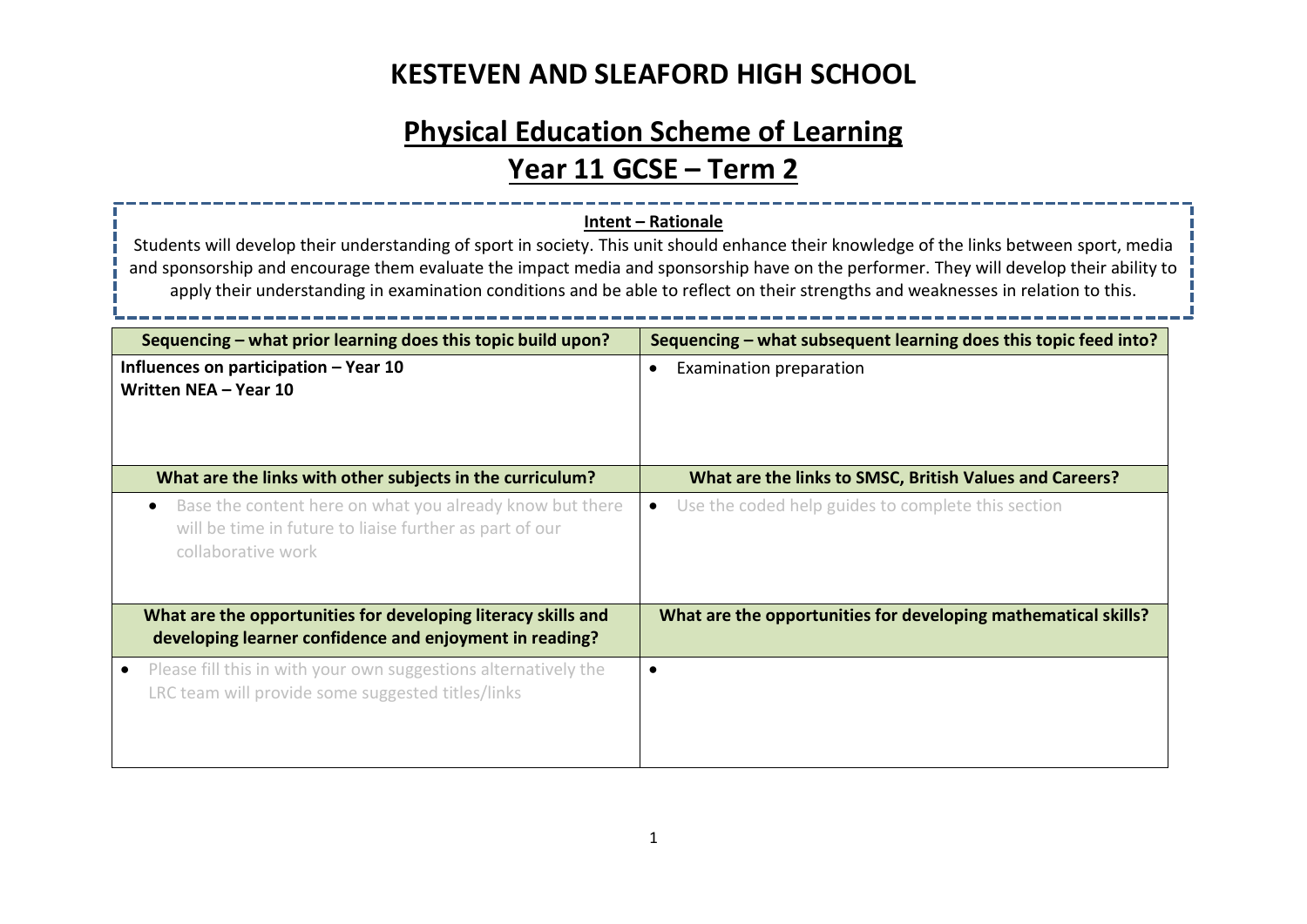# **Physical Education Scheme of Learning Year 11 GCSE – Term 2**

#### **Intent – Concepts**

| What knowledge will students gain and what skills will they develop as a consequence of this topic?                                            |                                                                |  |  |  |
|------------------------------------------------------------------------------------------------------------------------------------------------|----------------------------------------------------------------|--|--|--|
| Know                                                                                                                                           |                                                                |  |  |  |
| Know the barriers to participation for women. Know the barriers to participation for Ethnic minorities. Know the different categories of       |                                                                |  |  |  |
| disability. Know where strengths and weaknesses lie in knowledge of topics and types of questions. Know the parts of the golden triangle. Know |                                                                |  |  |  |
| the requirements of the final part of the written NEA.                                                                                         |                                                                |  |  |  |
| <b>Apply</b>                                                                                                                                   |                                                                |  |  |  |
| Be able to identify the command words in questions and know what type of answer is required. Be able to give examples of each part of the      |                                                                |  |  |  |
| golden triangle. Be able to identify links between Sponsorship, Media & Sport. Be able to link a theory topic to the weakness identified in    |                                                                |  |  |  |
| section 1. Be able to apply knowledge of theory topic to the weakness identified in section 1.                                                 |                                                                |  |  |  |
| <b>Extend</b>                                                                                                                                  |                                                                |  |  |  |
| Analyse the influences on women that may affect participation. Analyse the influences on ethnic minorities that may affect participation.      |                                                                |  |  |  |
| Analyse the influence adapted sports has on participation. Be able to evaluate own knowledge and strengths in answering questions in           |                                                                |  |  |  |
| preparation for mock examinations. Evaluate own performance, set learning goals as a result of mock examinations. Evaluate the impact the      |                                                                |  |  |  |
| elements of the golden triangle have on each other. Justify why Sponsorship and the Media are key to the success of a sport or performer.      |                                                                |  |  |  |
| Justify how the theory topic will ensure improvement is made to the weakness identified in section 1.                                          |                                                                |  |  |  |
| What subject specific language will be used and developed in this                                                                              | What opportunities are available for assessing the progress of |  |  |  |
| topic?                                                                                                                                         | students?                                                      |  |  |  |

2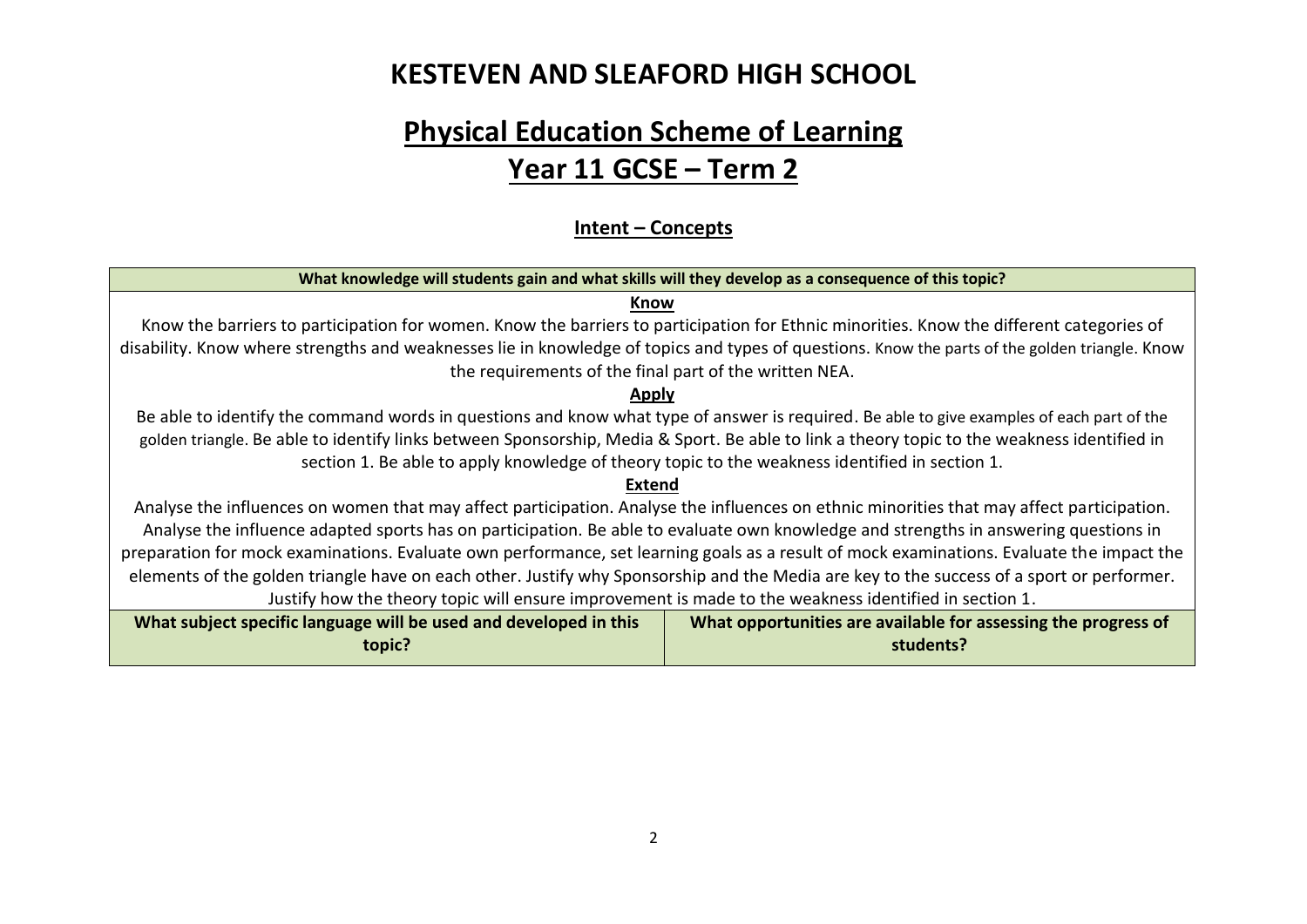| Adaptability<br>$\bullet$                                                   | • Formative assessments will take place in lessons to reinforce            |
|-----------------------------------------------------------------------------|----------------------------------------------------------------------------|
| The potential to change with ease.                                          |                                                                            |
| Commercialisation                                                           | learning - quiz, kahoot, mind map                                          |
| To manage or exploit (an organisation, activity, etc) in a way designed to  | Mock Examination will take place this term - full paper 1 and<br>$\bullet$ |
| make a profit. The specification refers to commercialised activity as being | paper 2.                                                                   |
| sponsorship and the media only.                                             |                                                                            |
| Media                                                                       |                                                                            |
| Diversified technologies which act as the main means of mass                |                                                                            |
| communication. These include: • printed media (eg newspapers) •             |                                                                            |
| broadcast media (eg TV and radio) • internet/social media (eg Facebook)     |                                                                            |
| · outdoor media (eg billboards).                                            |                                                                            |
| Sponsorship                                                                 |                                                                            |
| Provision of funds or other forms of support to an individual or event in   |                                                                            |
| return for some commercial return.                                          |                                                                            |
| Command words:                                                              |                                                                            |
| Analyse - Separate information into components and identify their           |                                                                            |
| characteristics.                                                            |                                                                            |
| Apply - Put into effect in a recognised way.                                |                                                                            |
| Calculate - Work out the value of something.                                |                                                                            |
| Compare - Identify similarities and or differences. Complete Finish a       |                                                                            |
| task by adding to given information.                                        |                                                                            |
| Consider - Review and respond to given information.                         |                                                                            |
| Define - Specify meaning.                                                   |                                                                            |
| Describe - Set out characteristics.                                         |                                                                            |
| Discuss - Present key points about different ideas or strengths and         |                                                                            |
| weaknesses of an idea.                                                      |                                                                            |
| Evaluate - Judge from available evidence.                                   |                                                                            |
| Explain - Set out purposes or reasons.                                      |                                                                            |
| Identify - Name or otherwise characterise.                                  |                                                                            |
| Illustrate - Present clarifying examples.                                   |                                                                            |
| Interpret - Translate information into recognisable form.                   |                                                                            |
| Justify - Support a case with evidence.                                     |                                                                            |
| Outline - Set out main characteristics.                                     |                                                                            |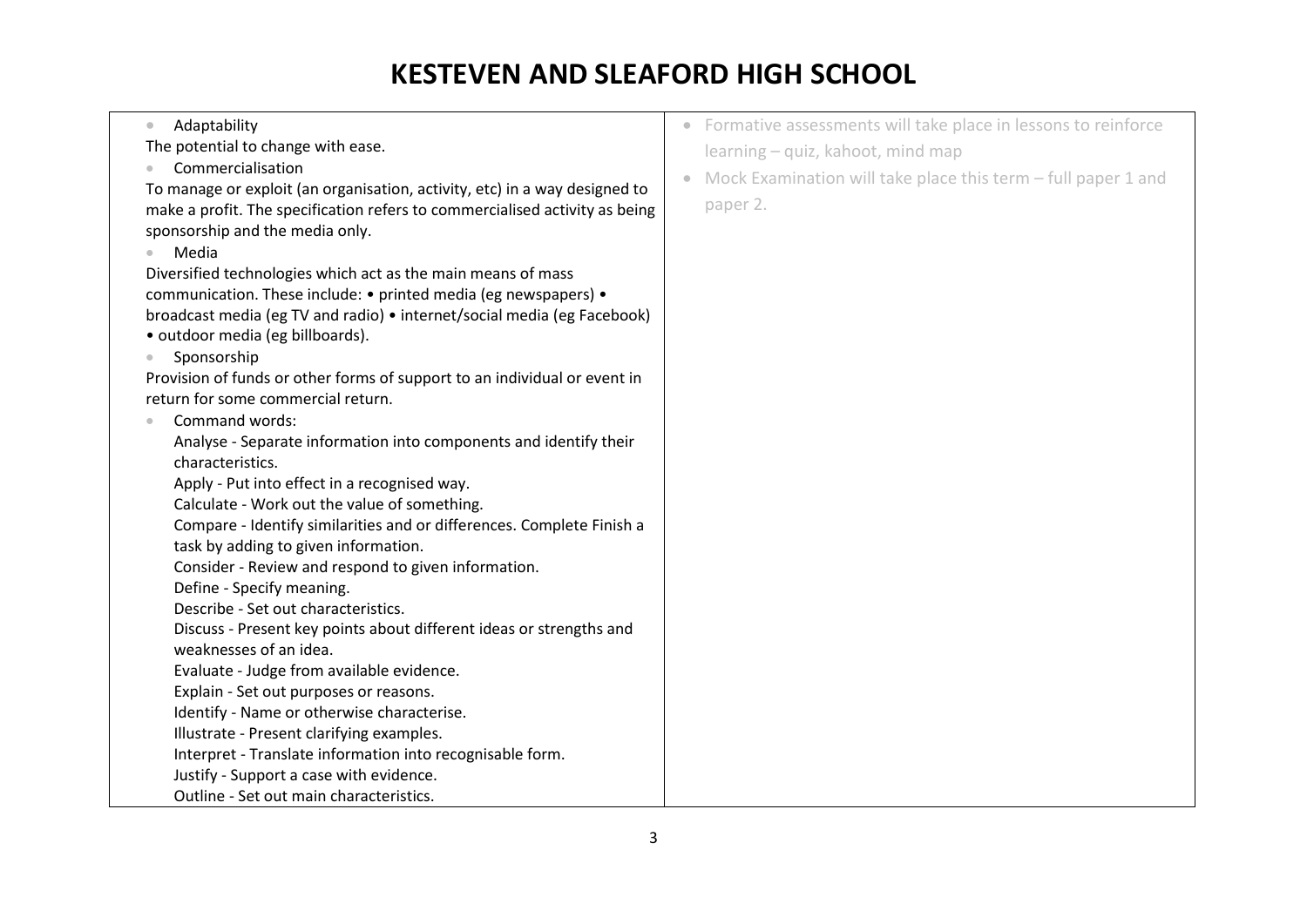Suggest - Present a possible case/solution. State - Express clearly and briefly.

#### **Intent – Concepts**

| <b>Lesson title</b>                    | <b>Learning challenge</b>                                                                                                               | <b>Higher level challenge</b>                                                   | <b>Suggested activities and resources</b>                                         |
|----------------------------------------|-----------------------------------------------------------------------------------------------------------------------------------------|---------------------------------------------------------------------------------|-----------------------------------------------------------------------------------|
| <b>Participation and Social Groups</b> | Know the barriers to<br>participation for women                                                                                         | Analyse the influences on<br>women that may affect<br>participation             | T:\KSHS\Departments\Curriculum\PE\AQA<br>GCSE course from 2016\14 - Participation |
| <b>Participation and Social Groups</b> | Know the barriers to<br>participation for Ethnic<br>minorities                                                                          | Analyse the influences on<br>ethnic minorities that may<br>affect participation | T:\KSHS\Departments\Curriculum\PE\AQA<br>GCSE course from 2016\14 - Participation |
| <b>Participation and Social Groups</b> | Know the different categories<br>of disability. Understand how<br>integration could improve<br>participation for disability<br>athletes | Analyse the influence adapted<br>sports has on participation                    | T:\KSHS\Departments\Curriculum\PE\AQA<br>GCSE course from 2016\14 - Participation |